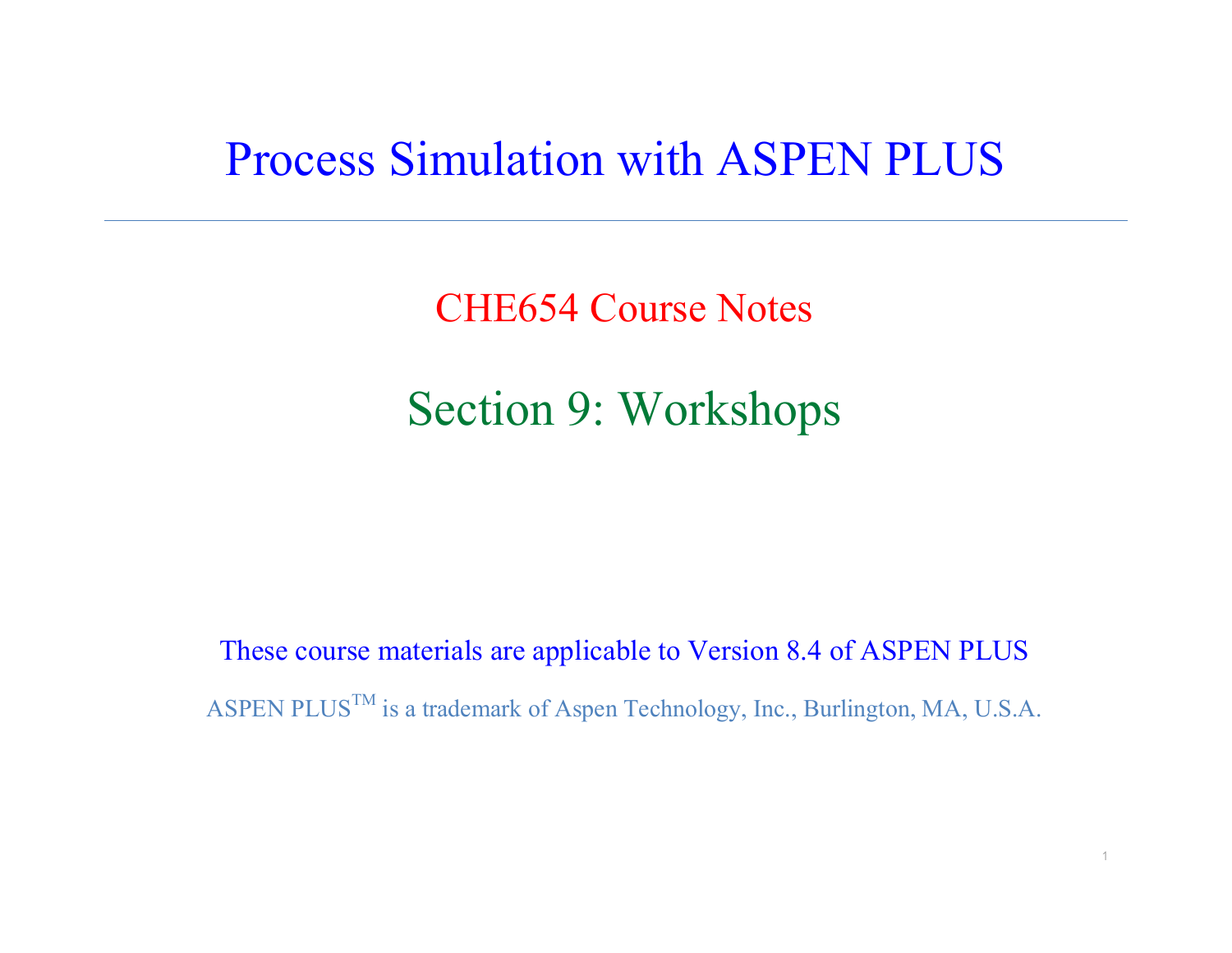## Workshop 1: Flashing of Light Hydrocarbons



Use the Redlich-Kwong-Soave equation of state

for property calculations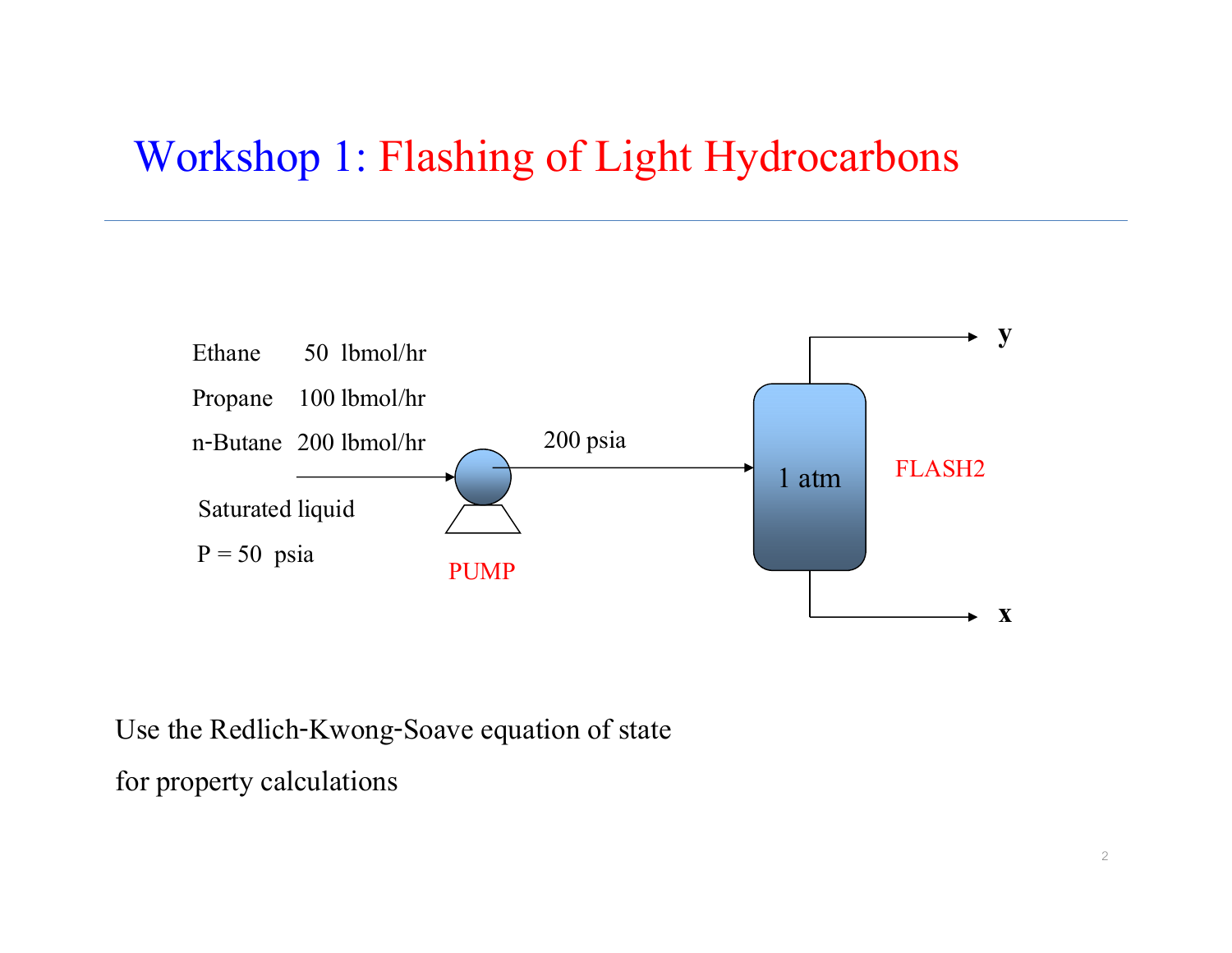# Workshop Problem 1 (Cont'd)

#### Answer the following questions:

| 1. Required pump power input |  |
|------------------------------|--|
| 2. Feed stream temperature   |  |
| 3. Flash outlet temperature  |  |

- 4. Vapor fraction in flash =
- 5. Vapor composition from flash (mole fractions):

6. Liquid composition from flash (mole fractions):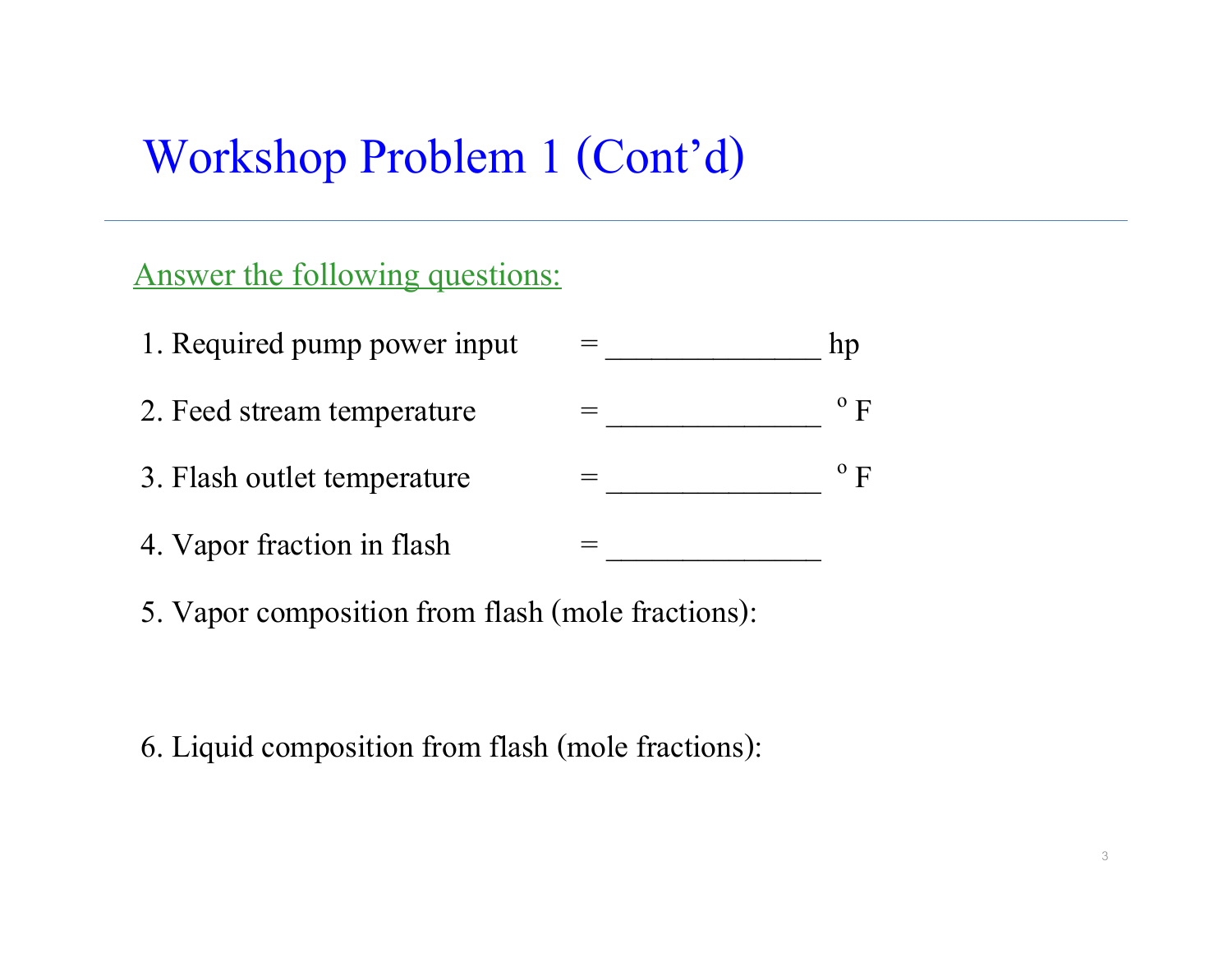## Workshop: Vinyl Chloride Monomer Production

 Vinyl chloride monomer (VCM) is produced through a high-pressure, non-catalytic process involving the pyrolysis of 1,2-dichloroethane (EDC) according to the following reaction:

C2H4Cl2------> C2H3Cl + HCl (1)

 The process flow diagram is shown in Figure 1. The cracking of EDC occurs at 900 <sup>o</sup>F and 390 psia in a direct-fired furnace. The pure EDC feed enters the furnace after going through a pump in which its pressure is raised from 120 psia (and 100  $^{\circ}$ F) to 390 psia, with a rate of 2000 lbmol/hr.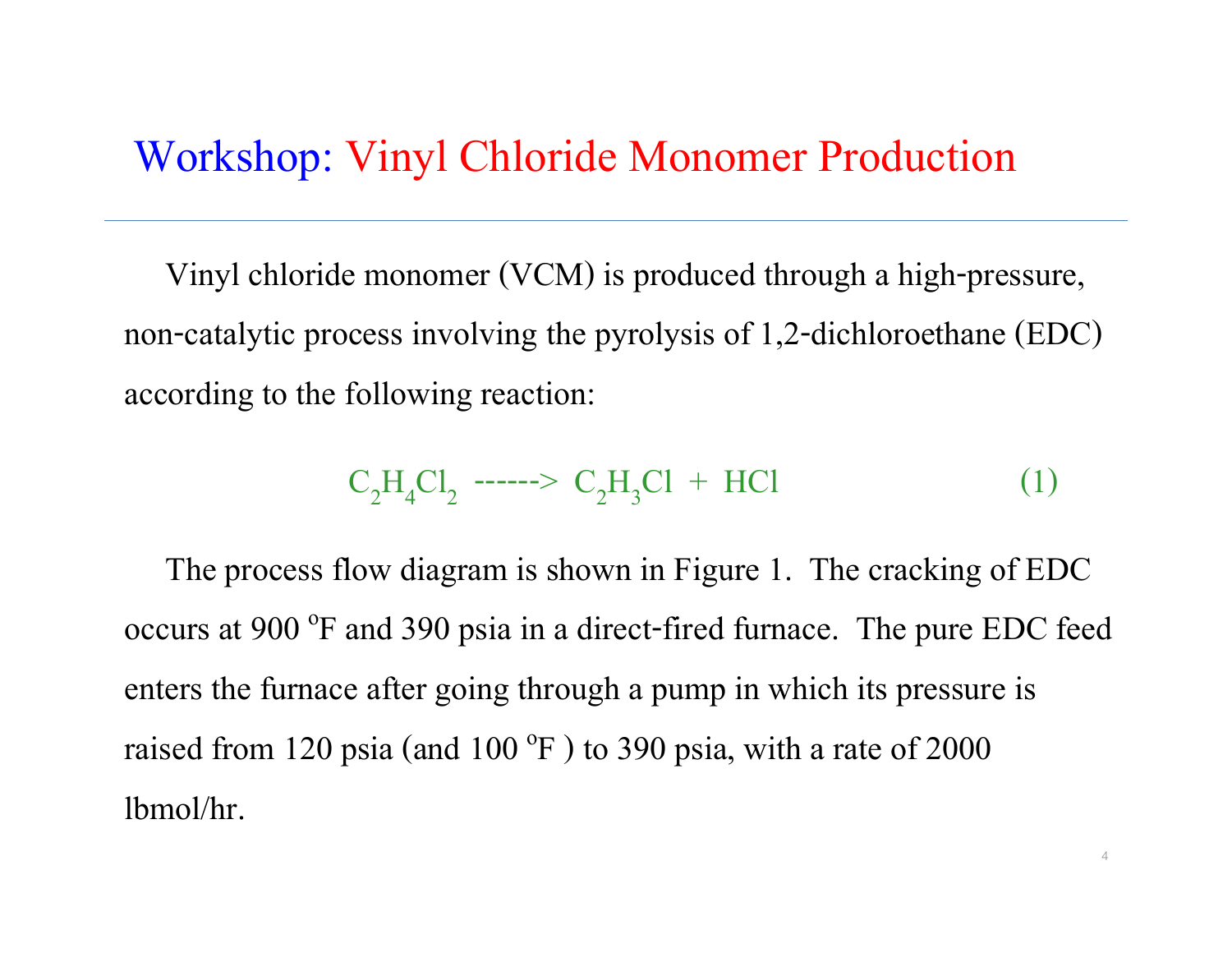# Vinyl Chloride Monomer Production (Cont'd)

 By-products of pyrolysis consist principally of acetylene and chloroprene through the following reactions:

$$
C_2H_4Cl_2 \n\begin{array}{rcl}\n- \cdots & \n\text{C}_2H_2 + 2HCl & (2) \\
\text{C}_2H_3Cl + C_2H_2 \n\begin{array}{rcl}\n- \cdots & \n\text{C}_4H_5Cl & (3)\n\end{array}\n\end{array}
$$

 The overall EDC conversion is maintained at 55%, with a selectivity of 98% for VCM production (reaction 1), and 2% for acetylene (reaction 2). Seventy-five percent (75%) of the acetylene produced is converted into chloroprene.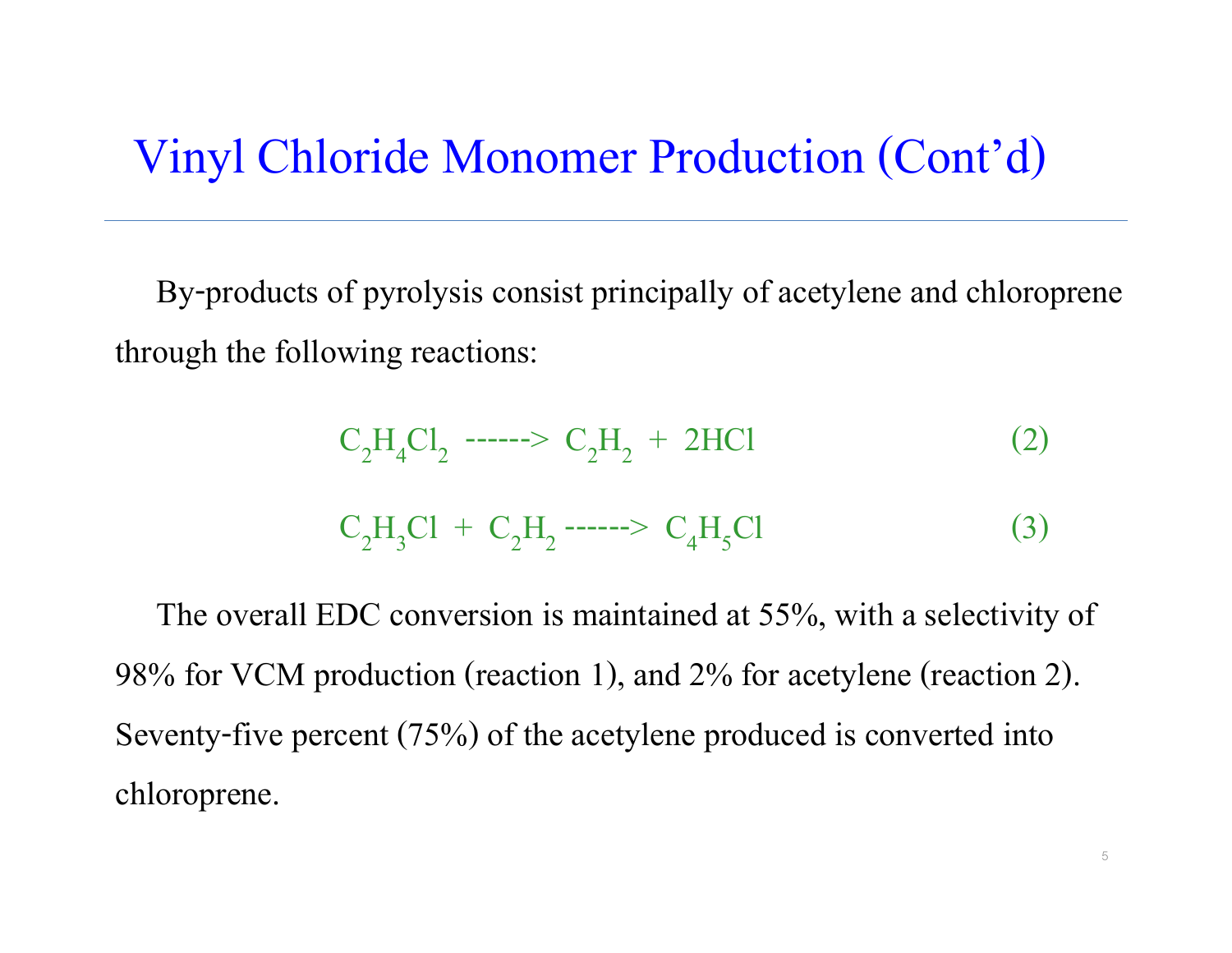## Vinyl Chloride Monomer Production (Cont'd)

 The hot gas from the furnace is quenched to 10 degrees below saturation prior to fractionation. Two distillation column are used for the purification of VCM product. In the first column, HCl is removed overhead and sent to the oxychlorination unit, while at the same time, it is desirable to maintain a target of 50 ppm (by weight) HCL in the bottoms of this column. In the second column, VCM product is delivered overhead, while the bottom stream containing unreacted EDC is recycled back to the cracker. The recycle EDC stream is treated to remove chloroprene which could hinder pyrolysis and fractionation.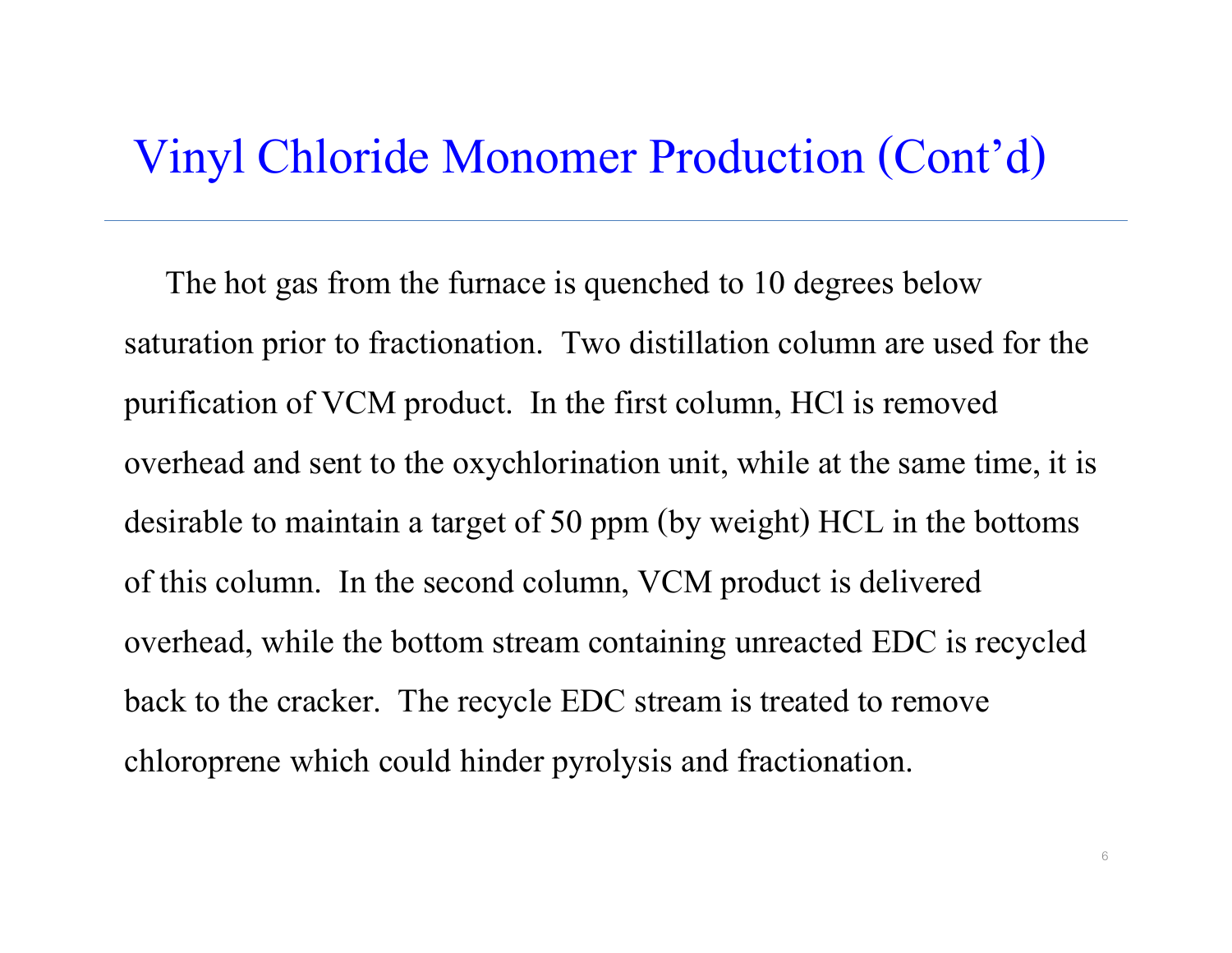## Figure 1: Vinyl Chloride Monomer Production Process

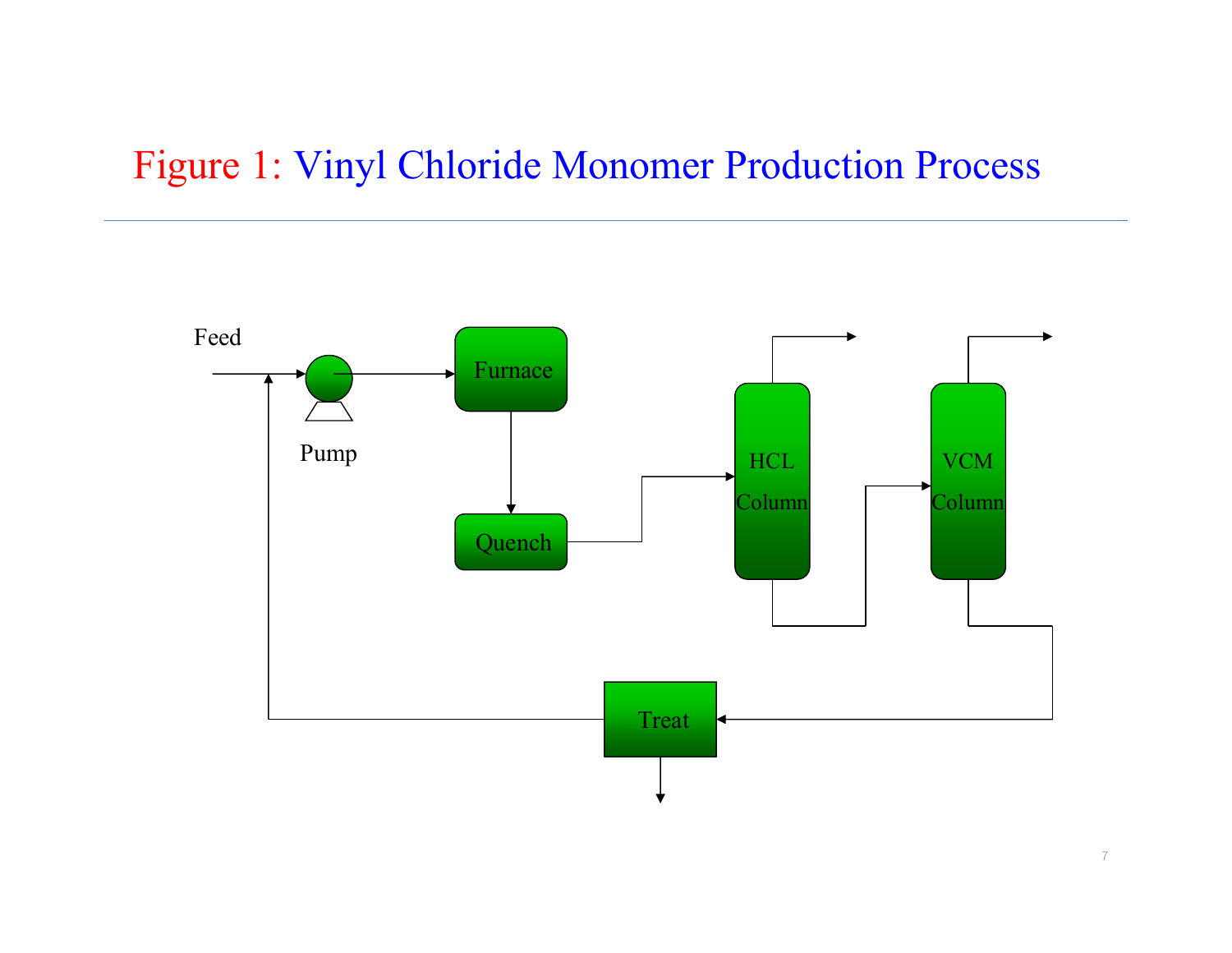#### Workshop 2: VCM Base-Case Flowsheet Simulation

Develop a base-case ASPEN PLUS simulation for the VCM flowsheet, using the following information:

- a) Model the cracker furnace with the RSTOIC reactor model. Consider only the main VCM reaction at this point.
- b) Model the reactor effluent quench using an appropriate ASPEN PLUS model. Assume 10 degrees subcooling, and a pressure drop of 5 psia across the quench.
- c) Model both the HCL and VCM columns using the DSTWU shortcut model. Specifications for the 2 columns are: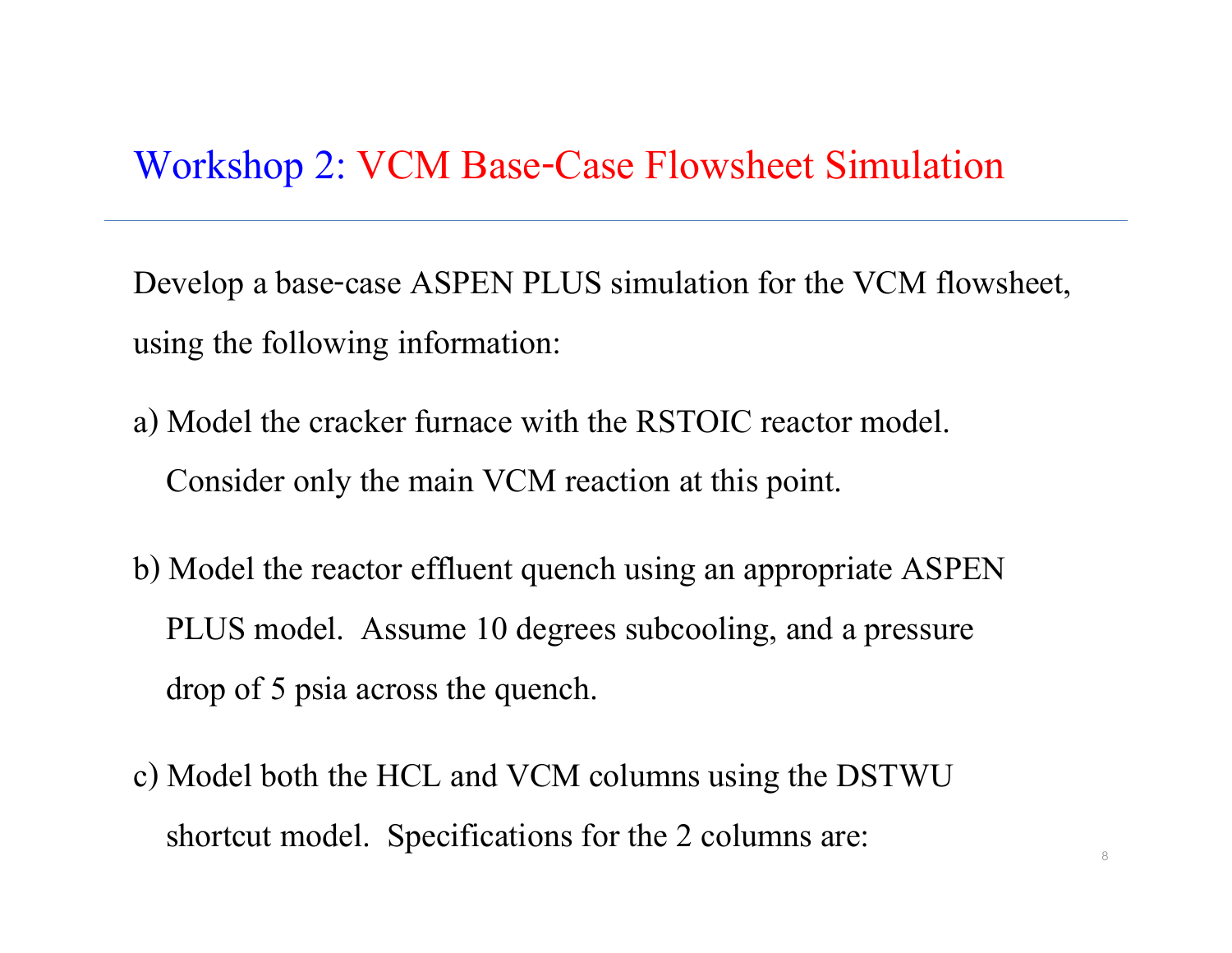#### HCL Column:

| Theoretical stages         | 15         |
|----------------------------|------------|
| Condenser (total) pressure | $360$ psia |
| Reboiler pressure          | 370 psia   |
| HCL recovery in overheads  | 99.9%      |
| VCM recovery in bottoms    | 99.9%      |
| VCM Column:                |            |
| Theoretical stages         | 10         |
| Condenser (total) pressure | $115$ psia |
| Reboiler pressure          | $120$ psia |
| VCM recovery in overheads  | 99.9%      |
| EDC recovery in bottoms    | 99.9%      |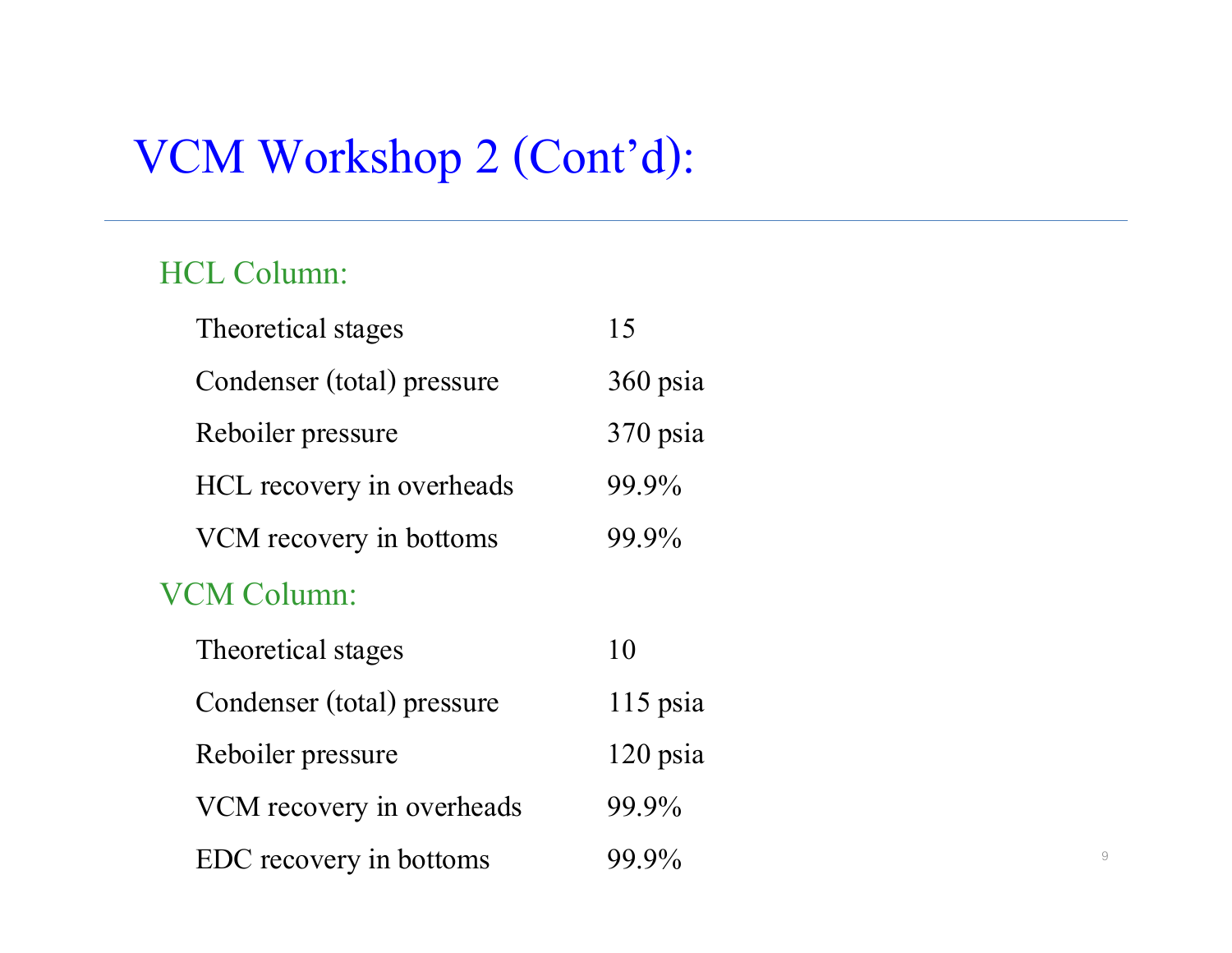- d) Assume the flowrate of recycle EDC is 1600 lbmol/hr, but do not close the recycle loop from the VCM column. Ignore the treatment block at this point.
- e) Use the Redlich-Kwong-Soave equation of state to represent the physical properties of the system.

#### Answer the following questions:

| 1. Furnace heat duty         | Btu/hr      |
|------------------------------|-------------|
| 2. Quench cooling duty       | Btu/hr      |
| 3. Quench outlet temperature | $\rm ^{o}F$ |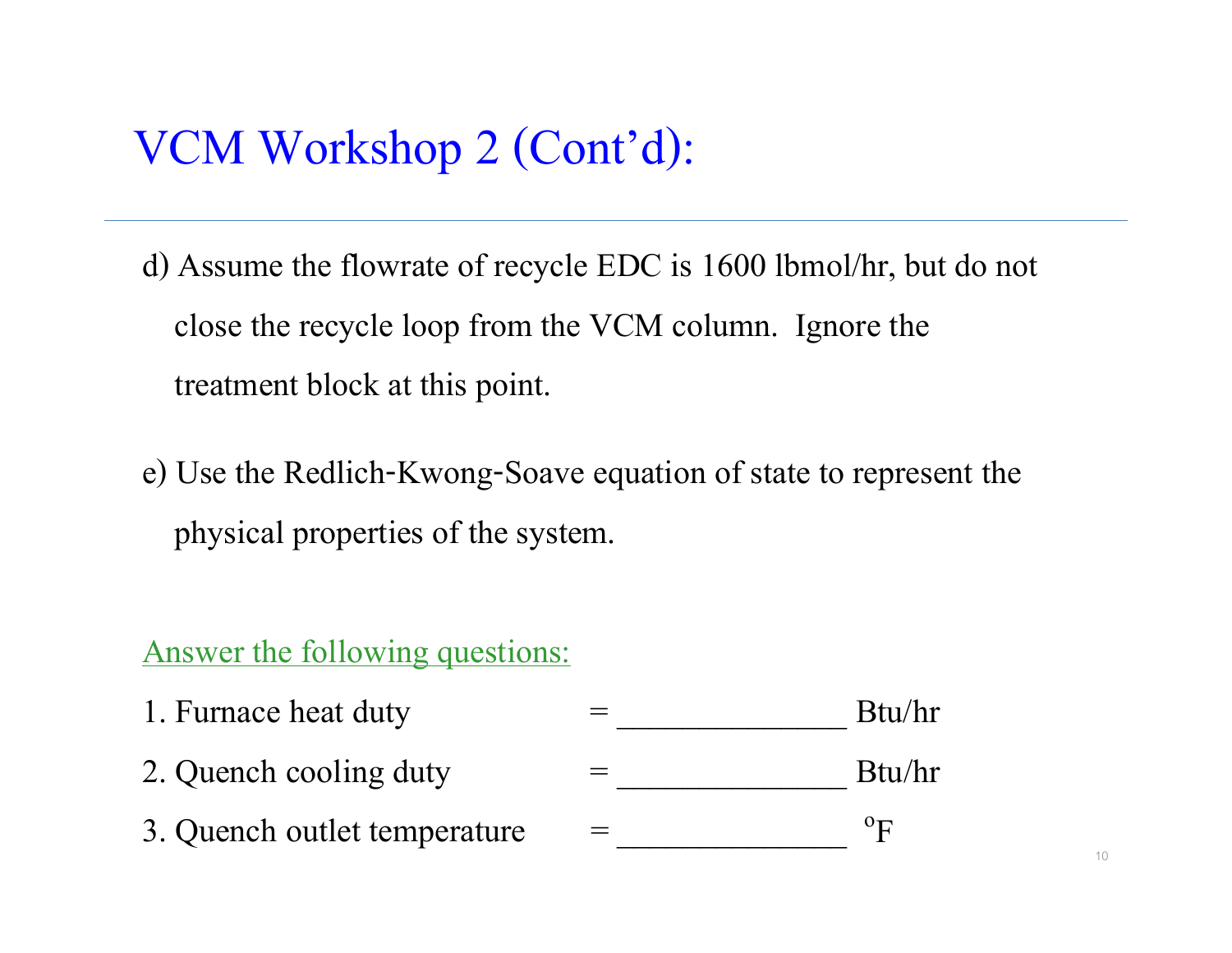4. Did we achieve the 50 ppm target of HCl at the bottom of the HCl column?

If not, HCl conc. at the bottom of column  $=$  \_\_\_\_\_\_\_\_\_\_\_\_\_\_\_ ppm (mass)

- 5. VCM purity in the overhead of VCM column  $=$  \_\_\_\_\_\_\_\_\_\_\_\_ mole%
- 6. HCL column key results:
	- Actual reflux ratio = \_\_\_\_\_\_\_\_\_\_\_
	- Feed tray location = \_\_\_\_\_\_\_\_\_\_\_
	- Top temperature and bottom temperature = \_\_\_\_\_\_\_\_\_\_\_\_\_\_\_  $^{\rm o}{\rm F}$
	- Condenser and reboiler duties = \_\_\_\_\_\_\_\_\_\_\_\_\_\_\_\_\_\_\_\_\_\_\_\_ Btu/hr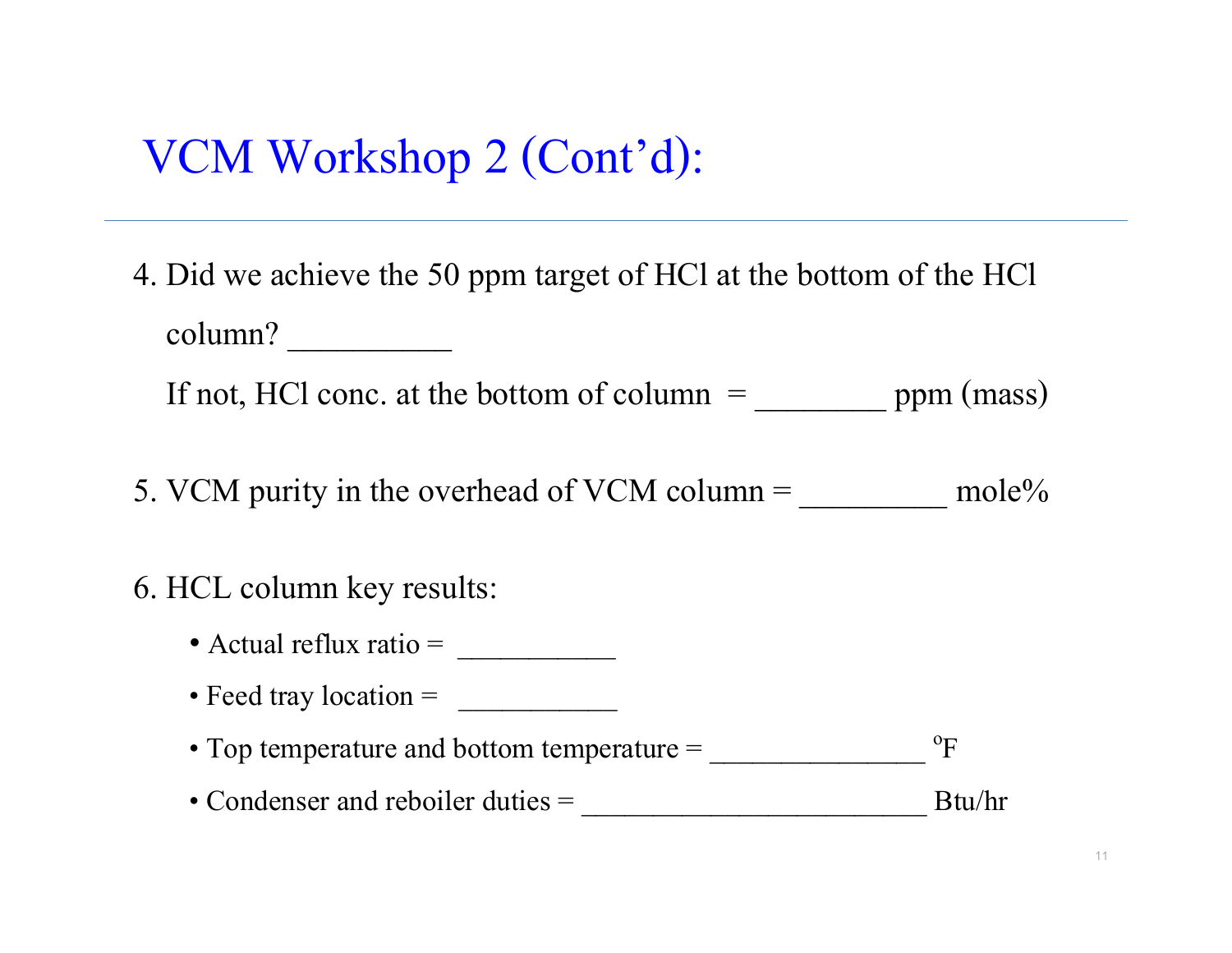7. VCM column key results:

- Actual reflux ratio = \_\_\_\_\_\_\_\_\_\_\_
- Feed tray location = \_\_\_\_\_\_\_\_\_\_\_
- Top temperature and bottom temperature = \_\_\_\_\_\_\_\_\_\_\_\_\_  $^{\rm o}{\rm F}$
- Condenser and reboiler duties = \_\_\_\_\_\_\_\_\_\_\_\_\_\_\_\_\_\_\_ Btu/hr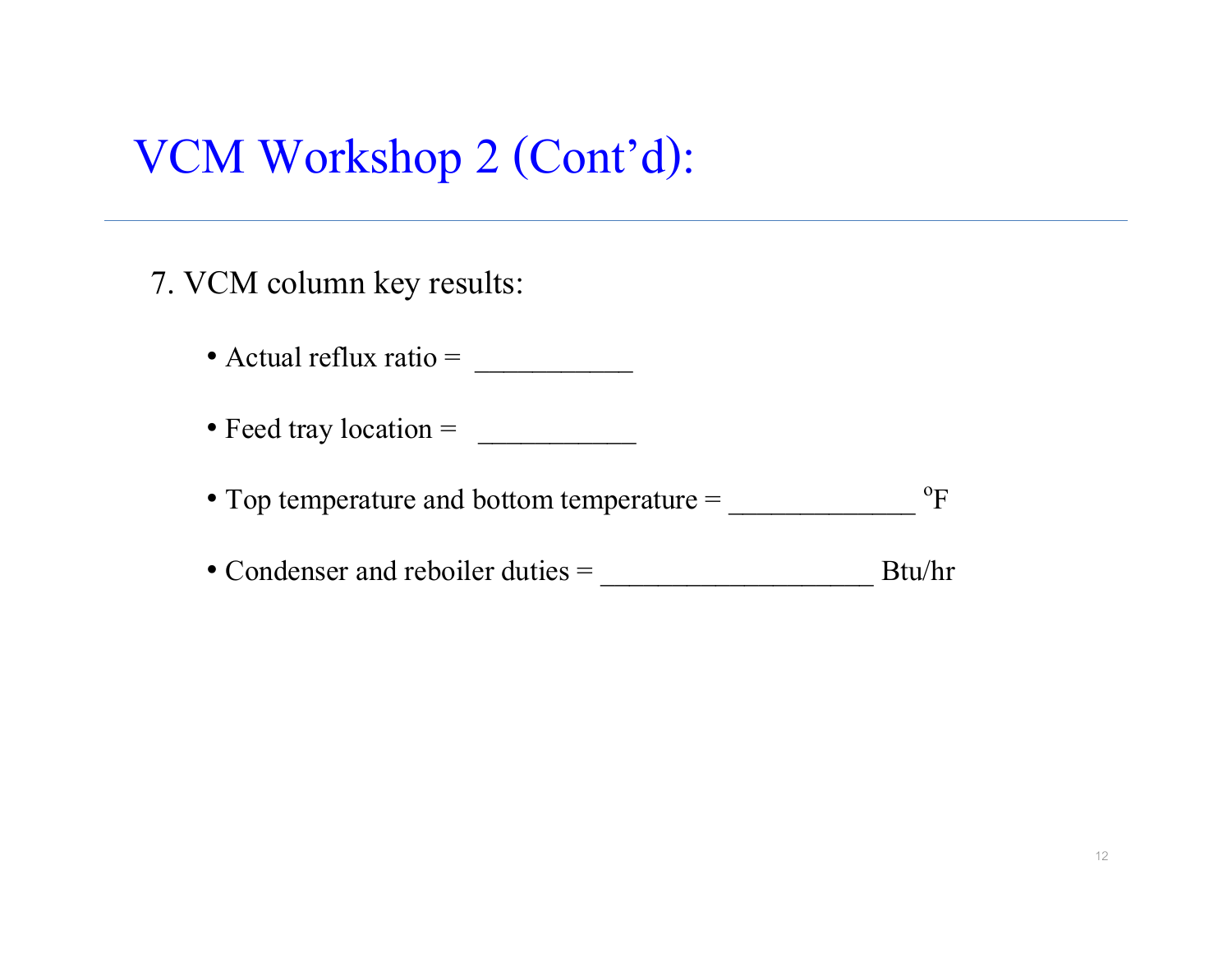## Workshop 3: VCM Sensitivity and Design-Specs

#### A) Sensitivity Analysis:

 During operation, EDC conversion in the cracker may vary between 50% and 60%. Use the sensitivity analysis capability in ASPEN PLUS to develop plots of furnace heat duty and quench cooling duty as <sup>a</sup> function of EDC conversion.

#### B) Design Specifications:

 The specified HCL recovery of 99.9% for the HCL column is not sufficient to meet the specification of 50 ppm HCL in the bottoms.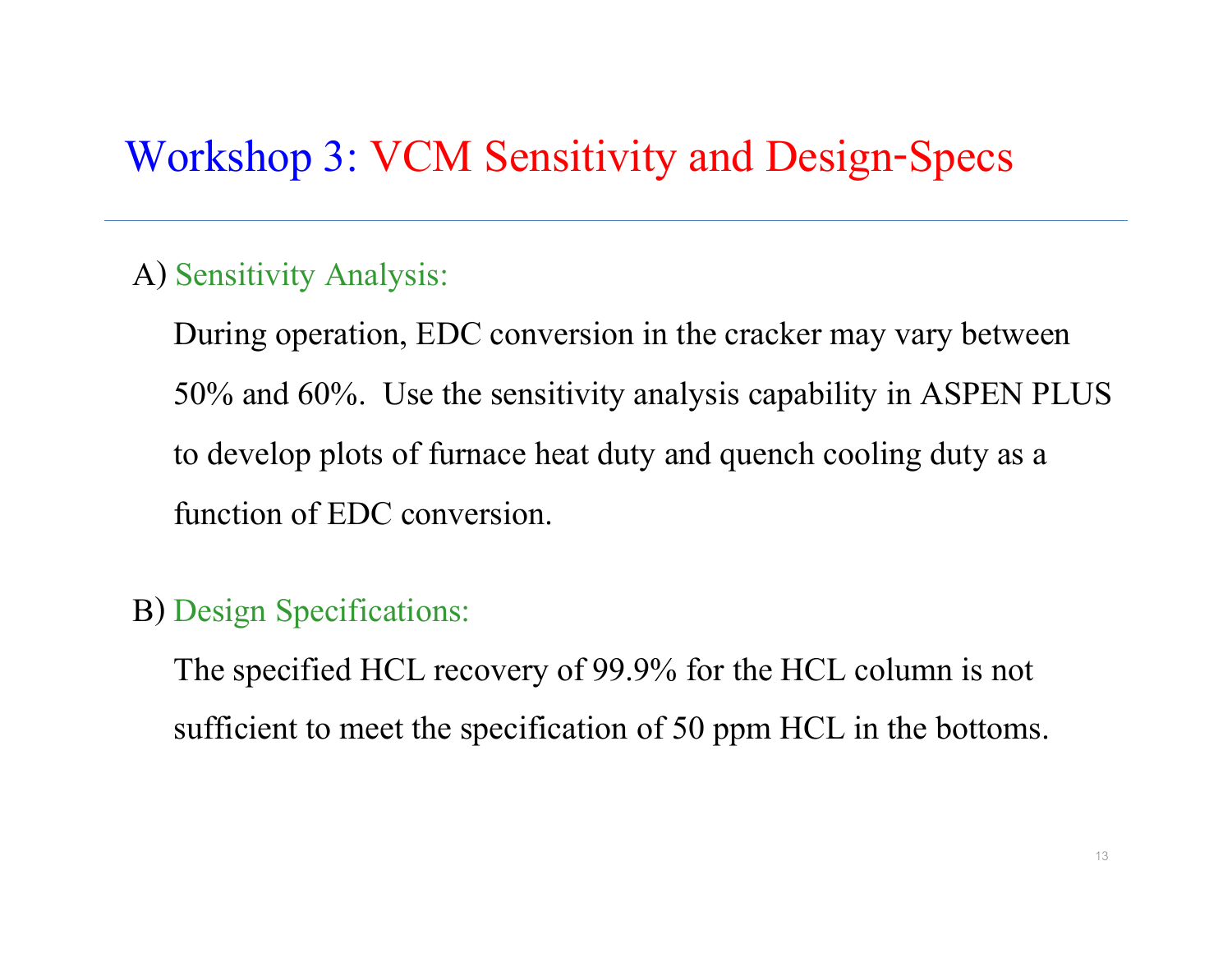# Workshop 3: VCM Design-Specs (Cont'd)

B) Design Specifications (Cont'd):

 Use the design-spec capability in ASPEN PLUS to determine the HCL recovery that corresponds to 50 ppm HCL (by weight) in the bottoms from the HCL column.

 What is the required HCl recovery in the HCL column in order to achieve the 50 ppm target? \_\_\_\_\_\_\_\_\_\_\_\_\_\_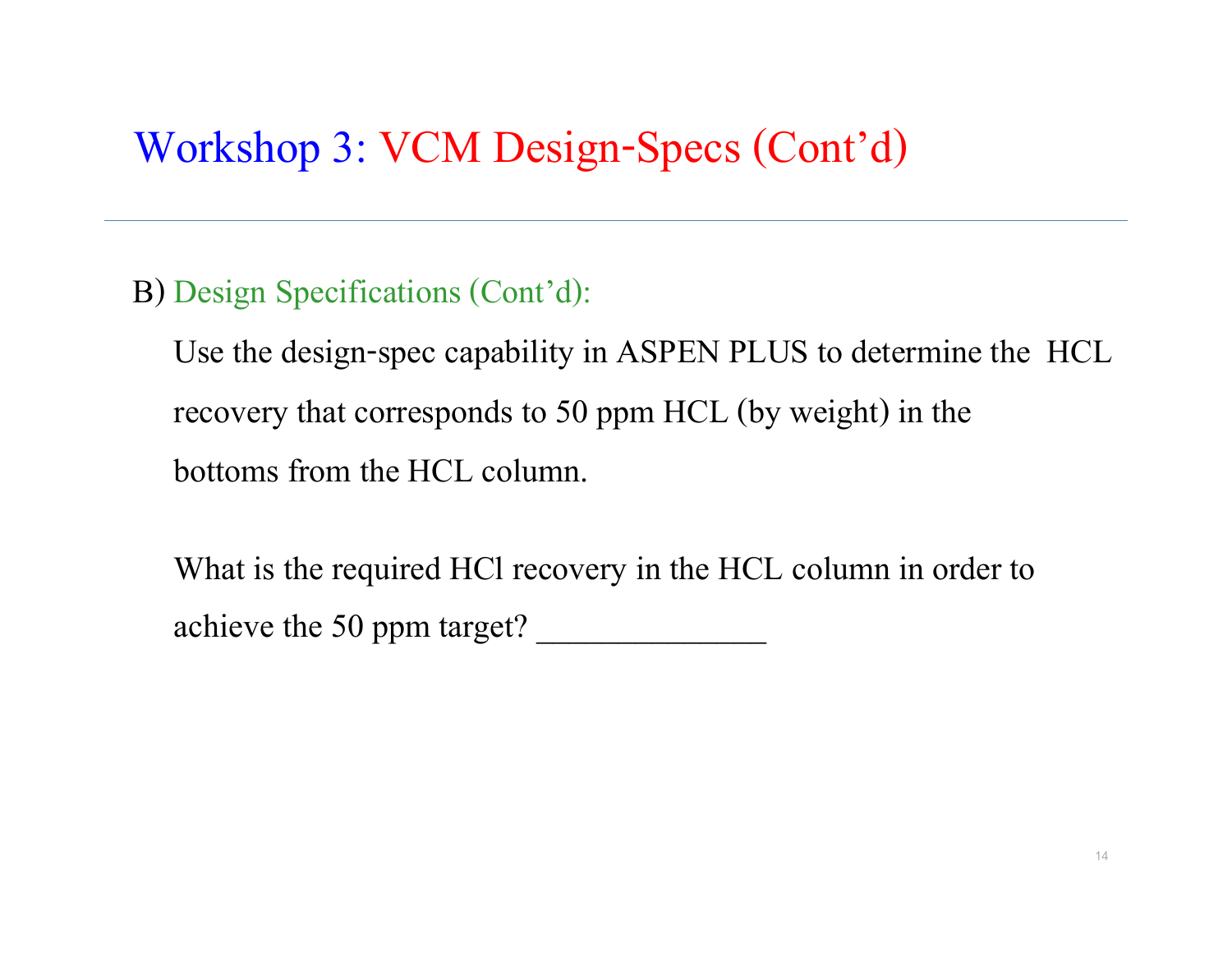### Workshop 4: Introducing a Non-Databank Component

 For this workshop, let's assume that chloroprene, a by-product of the EDC cracking reaction, does not appear in the ASPEN PLUS pure component databanks (in reality, it does). However, the following property data are available for chloroprene:

| Molecular weight:               | 88.5364                         |
|---------------------------------|---------------------------------|
| Critical temperature:           | 525.0 K                         |
| Critical pressure:              | 42.04 atm                       |
| Critical volume:                | $0.273 \text{ m}^3/\text{kmol}$ |
| Critical compressibility factor | 0.266                           |
| Pitzer acentric factor:         | 0.19743                         |
| Normal boiling point:           | 59.4 °C                         |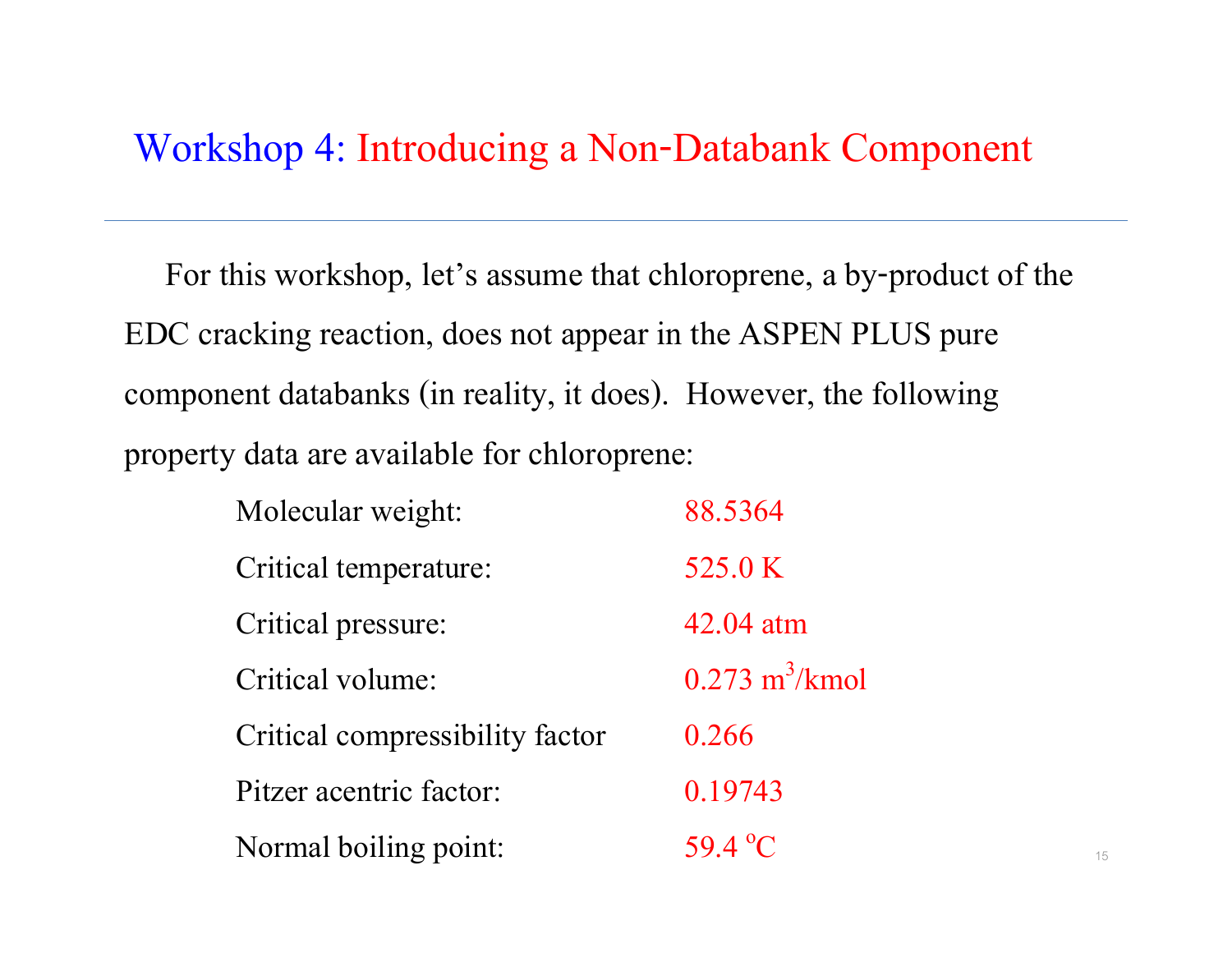| Ideal gas heat of formation:          | 73,010 kJ/kmol            |
|---------------------------------------|---------------------------|
| Ideal gas free energy of formation:   | $114,800 \text{ kJ/kmol}$ |
| Heat of vaporization at $T_{\rm R}$ : | 27,883 kJ/kmol            |
| Ideal gas heat capacity:              |                           |

 $\rm C_{\rm PIG}$  = 21.2655 + 0.05355T - 8.0776 x 10<sup>-5</sup>T 2  $+1.01287 \times 10^{-7}$ T<sup>3</sup>

where  $C_{PIG}$  is in Btu/lbmol-R and T is in C.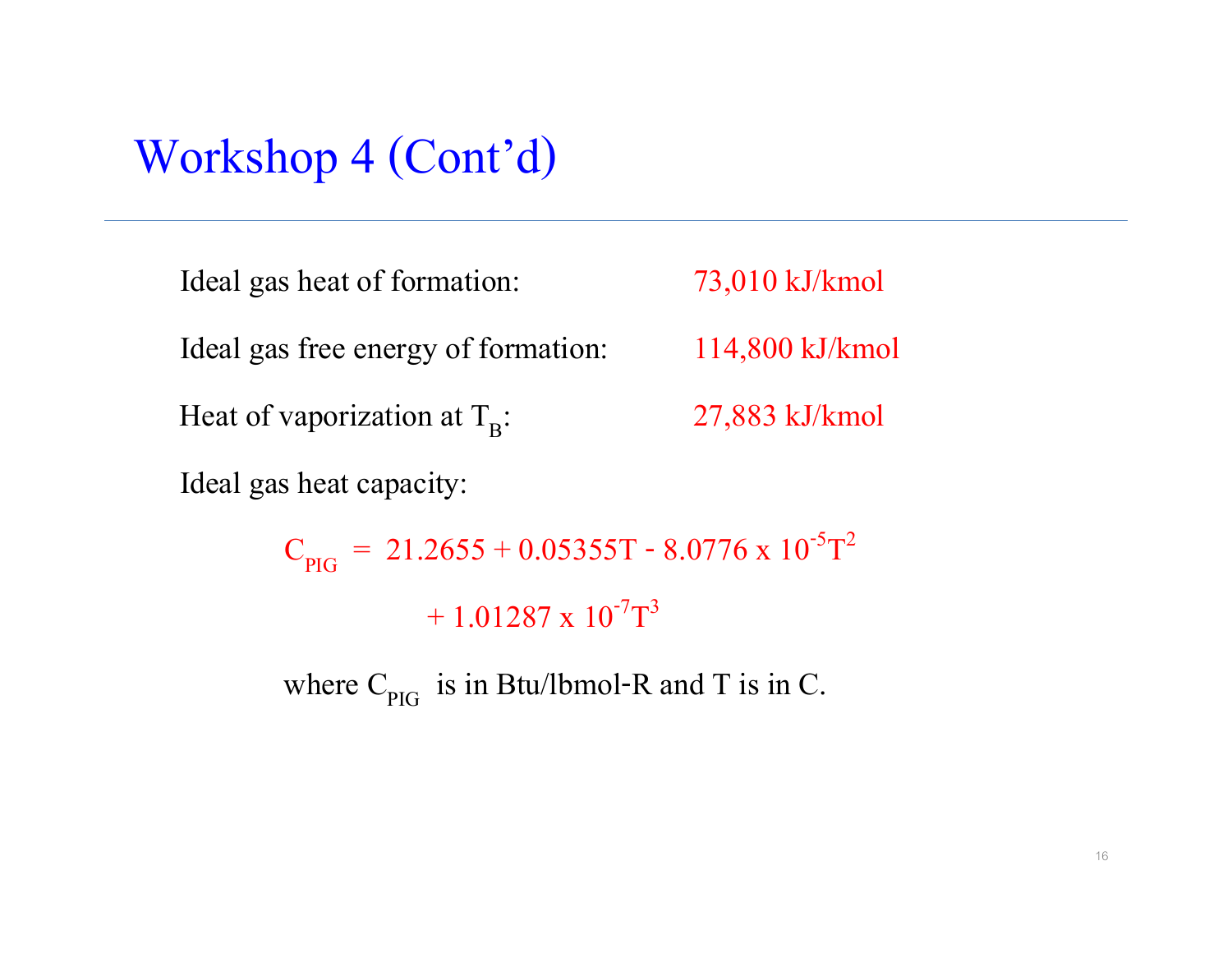#### Vapor pressure:

|                  | $T({}^{\circ}C)$ P(mmHg) |     | $T({}^{\circ}C)$ P(mmHg) |
|------------------|--------------------------|-----|--------------------------|
| $\left( \right)$ | 72.74                    | 80  | 1391.72                  |
| 20               | 181.52                   | 100 | 2331.65                  |
| 40               | 395.67                   | 130 | 4558.41                  |
| 59.4             | 760.27                   | 160 | 8092.34                  |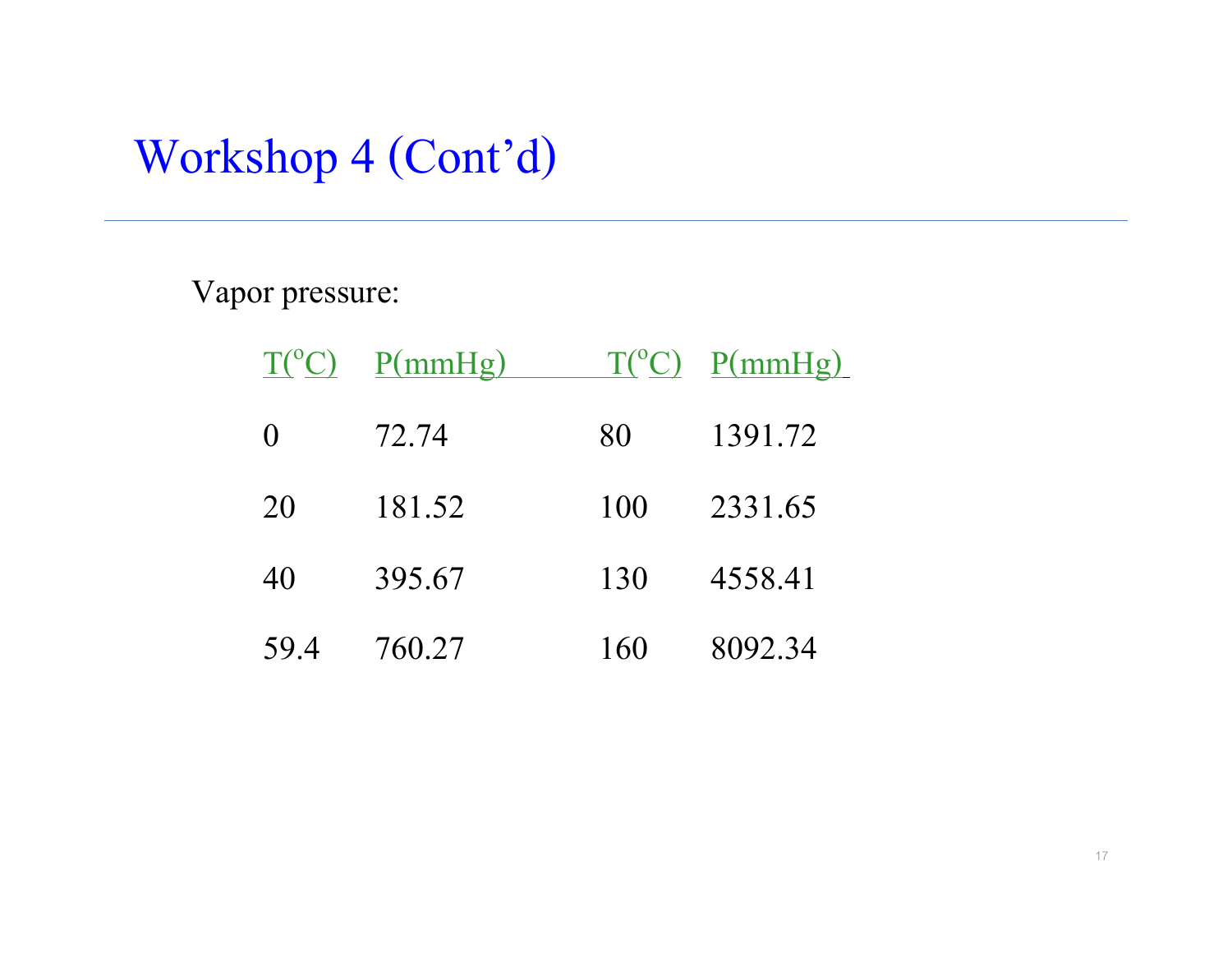Introduce chloroprene into the VCM simulation. Enter the required physical property data using the appropriate GUI forms. Be sure to leave the Component Name column in the Selection tab of the Components Specifications form blank to indicate that chloroprene is a non-databank component.

Use the flowsheet in Workshop 3B as the starting point.

Note: You are given more property data than needed. What are the redundant property data?

\_\_\_\_\_\_\_\_\_\_\_\_\_\_\_\_\_\_\_\_\_\_\_\_\_\_\_\_\_\_\_\_\_\_\_\_\_\_\_\_\_\_\_\_\_\_\_\_\_\_\_\_\_\_\_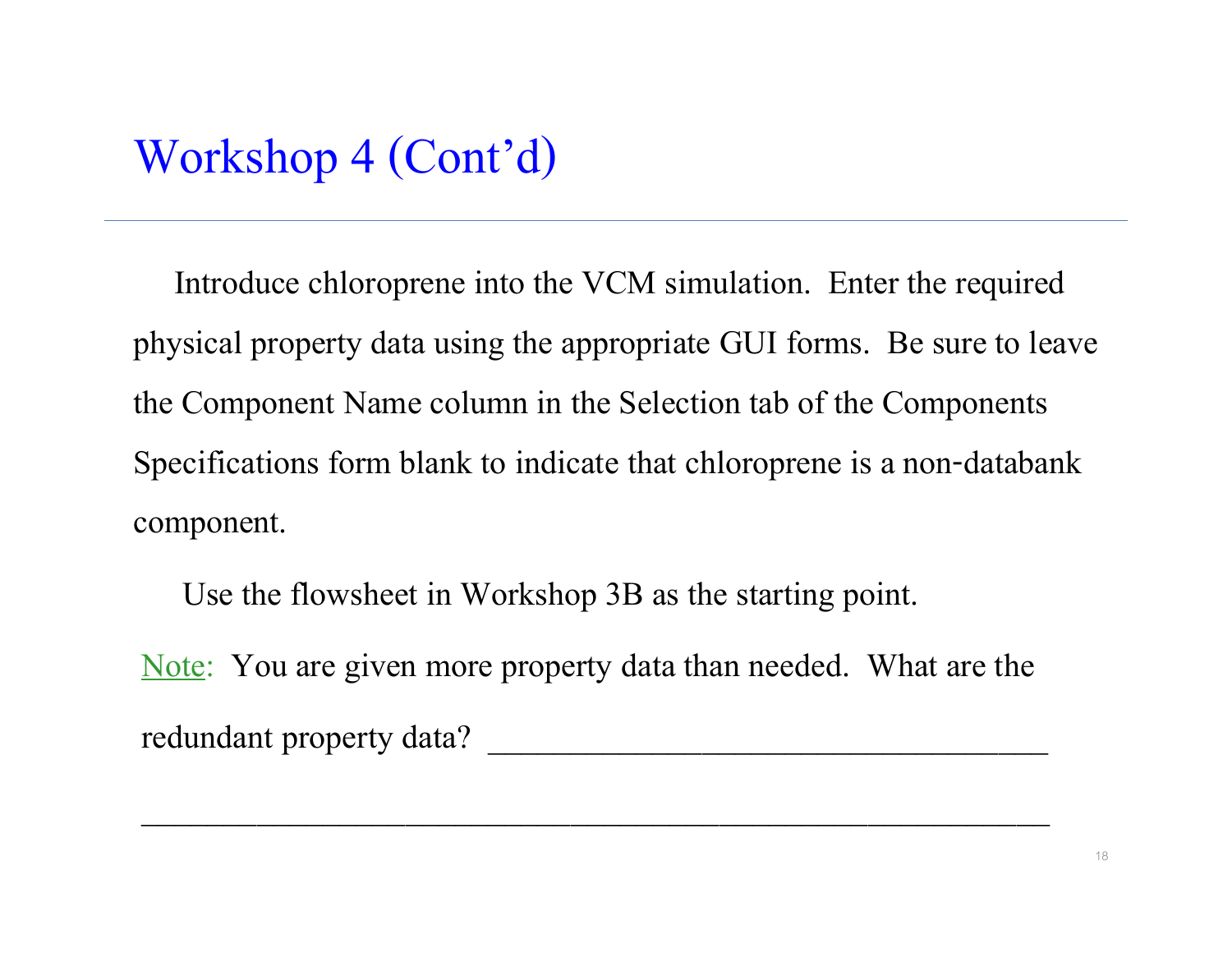Answer the following questions:

1. Furnace heat duty (for 3 reactions) =  $\frac{1}{\sqrt{2\pi}}$  Btu/hr

2. Quench cooling duty = \_\_\_\_\_\_\_\_\_\_\_\_\_\_\_\_\_\_ Btu/hr

3. Chloroprene mole flow and mass fraction at the bottom of VCM column

4. HCL column parameters:

 $-$  Reflux ratio =  $\_\_$ 

– Distillate to feed ratio = \_\_\_\_\_\_\_\_\_\_\_\_\_

= \_\_\_\_\_\_\_\_\_\_\_\_\_\_\_\_\_\_\_\_\_\_\_\_\_

– Feed tray location \_\_\_\_\_\_\_\_\_\_\_\_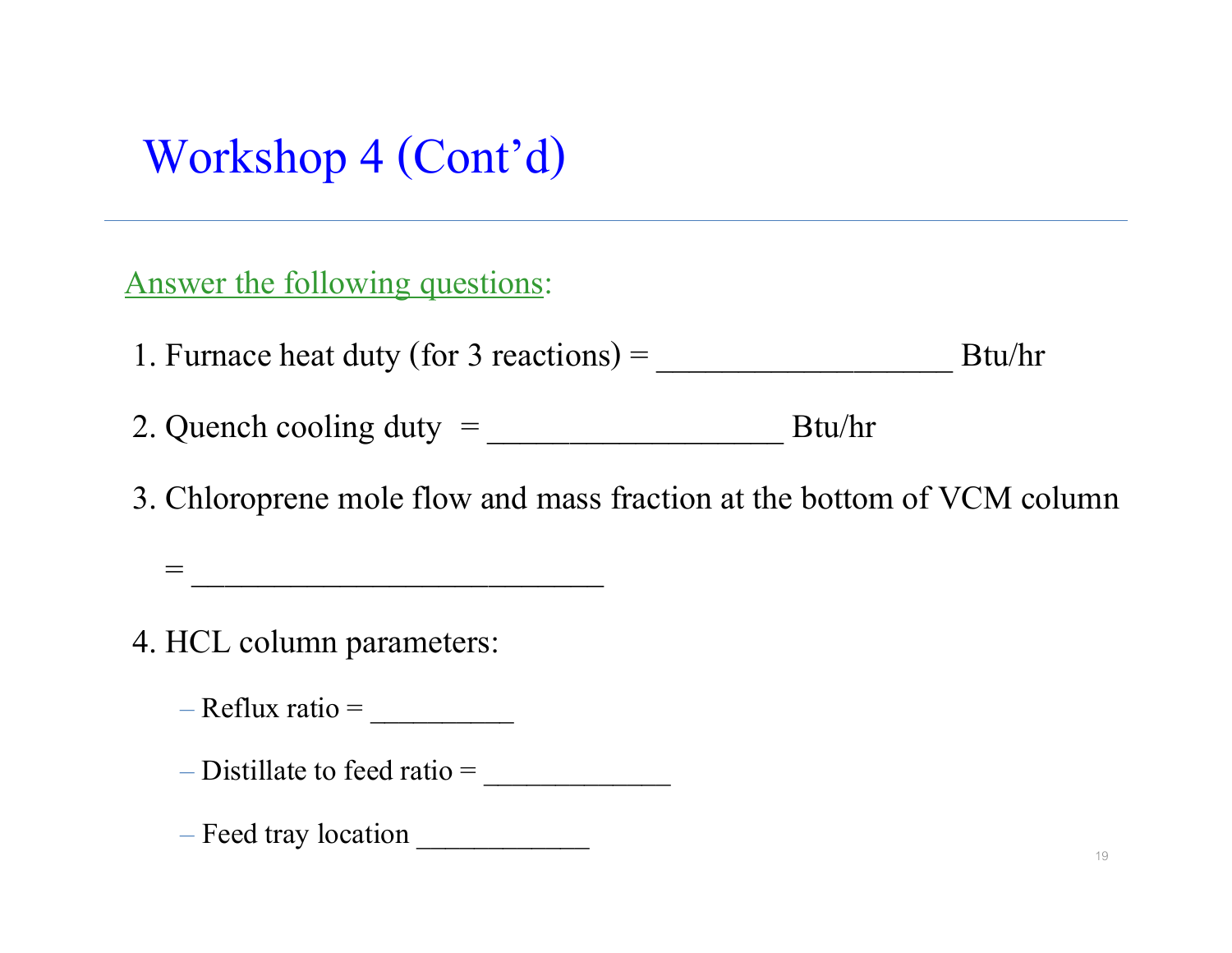# Workshop 5: RADFRAC Distillation Model

 Model the HCL column rigorously using the RADFRAC distillation model in ASPEN PLUS. Using the feed location and the distillate to feed ratio determined from the shortcut calculations of Workshop 4, determine the reflux ratio, condenser, and reboiler duties that will give 50 ppm of HCL in the bottoms of the first column.

#### Answer the following questions:

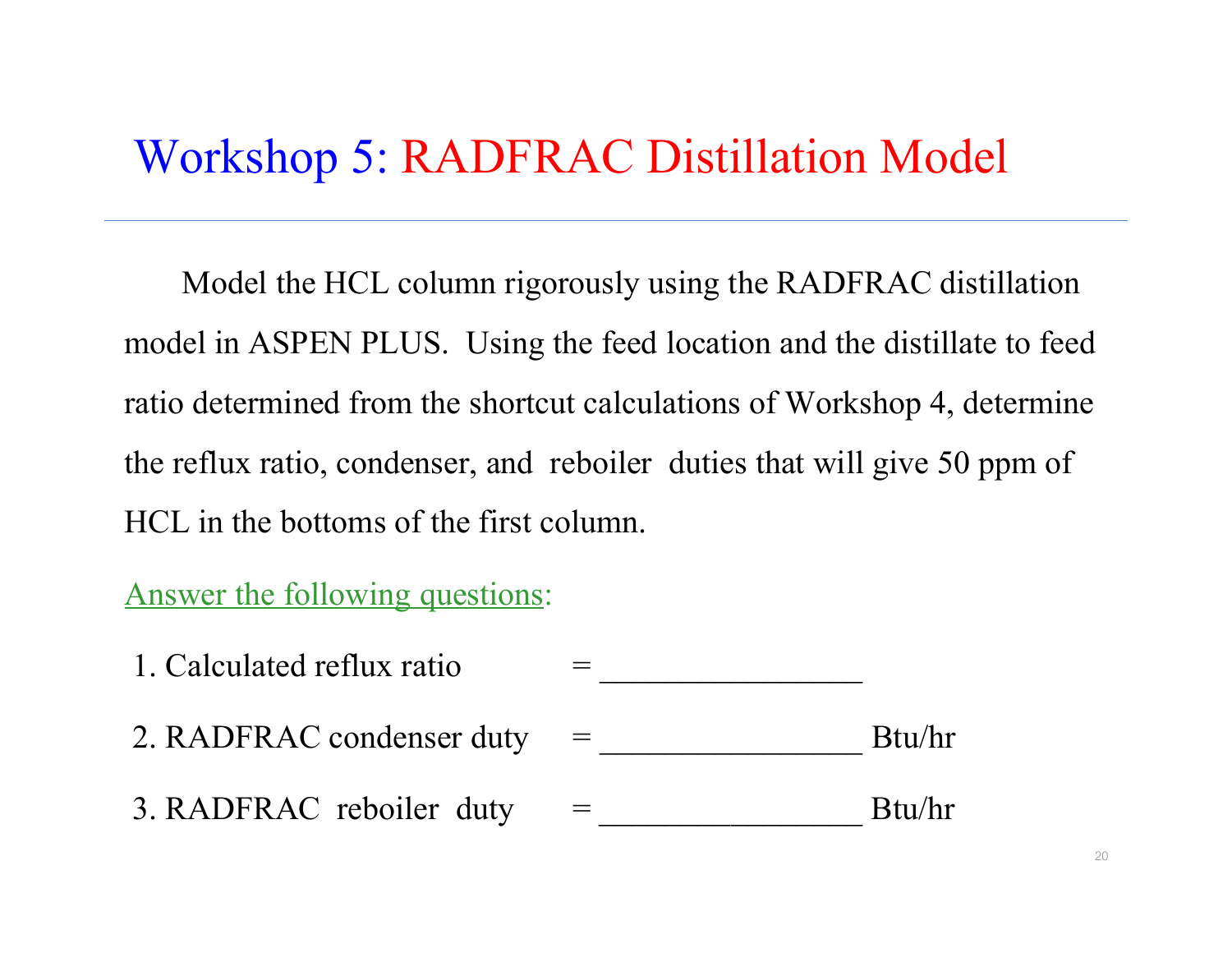# Workshop 6: Recycle Convergence

 Using the VCM flowsheet model prepared in Workshop 4, incorporate the recycle of unreacted EDC to the pump. Before the EDC-rich bottoms stream from the VCM column is fed into the pump and then to the furnace, it must be treated to remove the chloroprene. Assume that the chloroprene treatment section has a removal efficiency of 95%, and that the outlet streams from the treatment block are saturated liquid at 120 psia (bottom pressure of the VCM column).